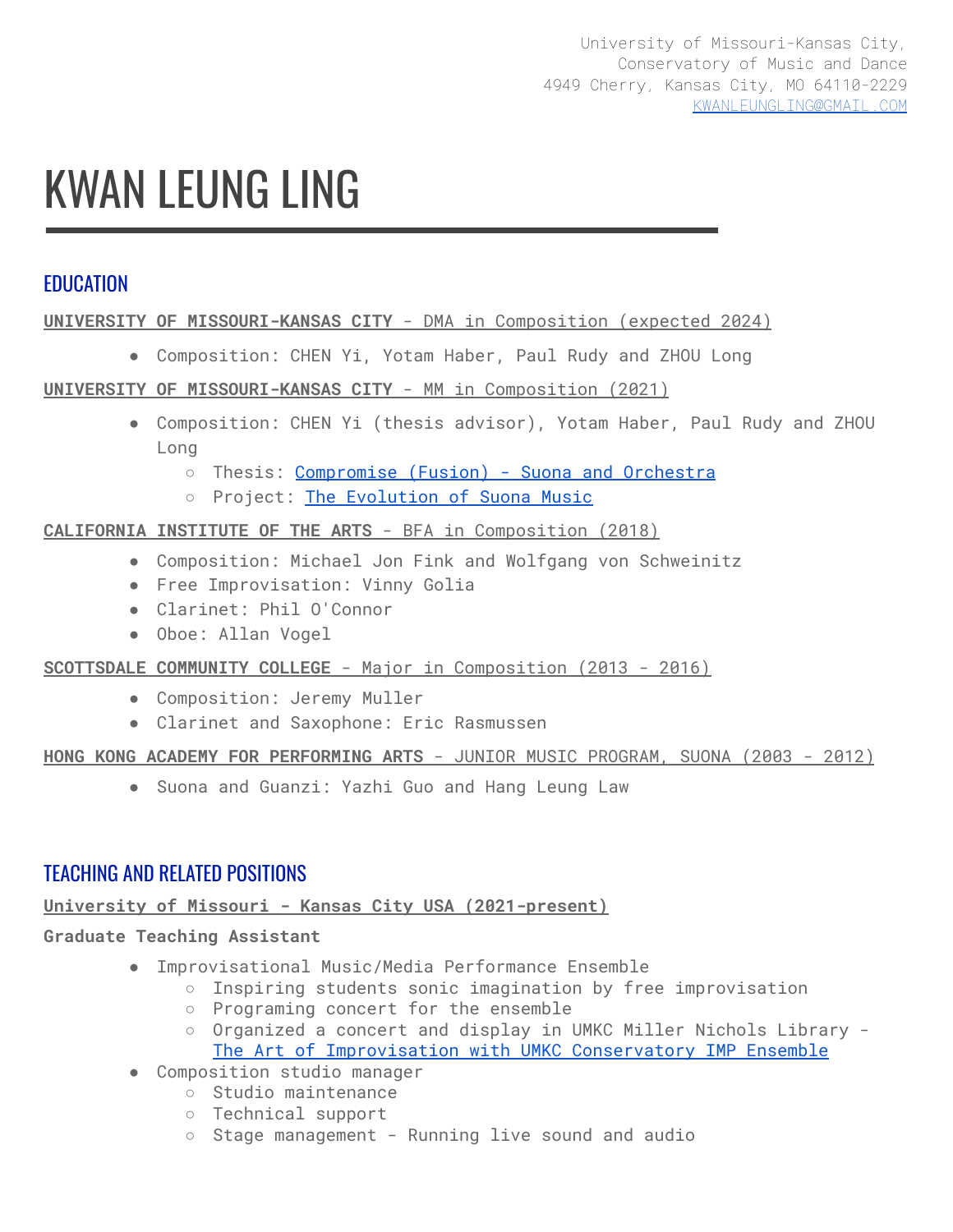#### **University of Missouri - Kansas City (USA, 2021-present)**

## **Vice President of UMKC Composers' Guild**

- Searching for Grants
	- Found \$10000 grants for the UMKC Composers' Guild 2021-2022
- Inviting guest artists to University of Missouri Kansas City
	- Composers: Chaya Czernowin
	- Individual Performers: Yazhi Guo (Suona and Guanzi), Don-Paul Kahl (Saxophone)
	- Ensemble: Splice Ensemble
- Organizing Composers' Guild Concerts
	- Programing
	- Advertising
	- Stage managing

# **University of Missouri - Kansas City USA (2020-present)**

# **Graduation Mentorship**

- Mentored undergraduate composers
	- Offering private composition lessons to undergraduate composer

# **University of Missouri - Kansas City (USA, 2020-present)**

# **Music Library Monitor**

- Organizing ["Shining](https://exhibits.library.umkc.edu/s/shining-a-light/page/about) a Light": 21st Century Scores Online Exhibit
- Library customer service

# **Hong Kong Philharmonic Orchestra (HK, 2017)**

# **Marketing Internship**

- Marketing 2017-2018 Season
	- searching for sponsors for the concert
	- Naming upcoming concerts
	- Reaching out to local schools
- Orchestra Operation
	- Stage management
- Ticketing upcoming concerts
- Customer Service
	- Handle customer concerns in English, Cantonese and Mandarin

# **Scottsdale Community College (2014-2016)**

# **Teaching Assistant**

Music theory and ear-training

# MUSIC FELLOWSHIPS AND FESTIVALS

**UMKC Fellowship Ensembles Composer in Residence Program** (2020)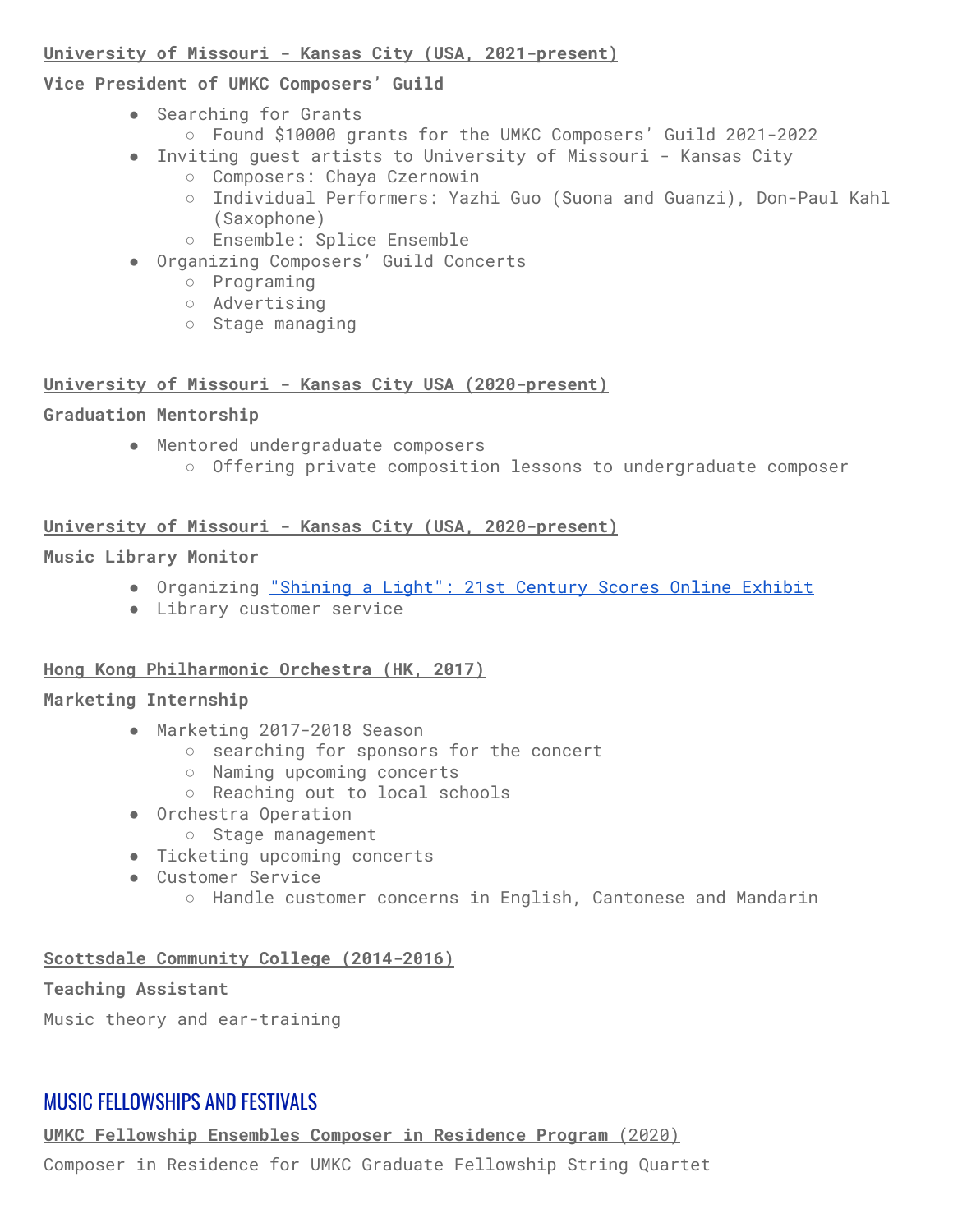#### **HIGHSCORE FESTIVAL** (2018)

Private lessons: Amy Beth Kirsten and Sarah Kirkland Snider

Master classes: Helmut Lachenmann, Christopher Theofanidis, Toivo Tulev and Dmitri Tymoczko

#### FILM FESTIVALS (FILM SCORE)

#### **24 (selected film festivals)**

Flatpack Film Festival (2021), CINEQUEST (2021), St Louis International Film Festival (2020), DOC NYC (2020), Flicker's Rhode Island International Film Festival (2020), San Francisco Frozen Film Festival (2020), New York Animation Festival Awards (2020), Tokyo Lift-Off Film Festival (2020), Khem Animation Festival (2020), Athens International Film and Video Festival (2020), Toronto Documentary Feature & Short Film Festival (2020), Slamdance Film Festival (2020), Kinofilm Manchester International Short Film Festival (2020), Los Angeles Animation Festival (2020)Animation Chico (2020),Supernova Digital Animation Festival (2020), Top Shorts Film Festival (2020)

#### **IMA (selected film festivals)**

Shiver International Film Festival, Indie Suspense Horror Scifi Film Festival, Manchester International Short Film and Animation, 2018 Underground Indie Film Festival Festival, Genre Celebration Festival rival (2017)

#### SELECTED MUSICAL PERFORMANCES

**AS A COMPOSER SPICE Ensemble X UMKC COMPOSERS' GUILD** (USA, 2021) A Little Chat with my Next Doors - Trumpet, Percussions and Piano (SPLICE Ensemble) **UMKC MUSICA NOVA** (USA, 2020) Gongs And Drums - Percussion and Piano **UMKC Guild Concert** (USA, 2020) Chaotic - Clarinet **MUSIC FROM THE HEART - Hong Kong Chinese Orchestra** (HK, 2019) Organic Geometry II - Dizi and Zhongruan **HIGHSCORE FESTIVAL CONCERT** (IT, 2018) A City's Morning - Piano Trio

#### **AS A PERFORMER**

**SPICE Ensemble X UMKC COMPOSERS' GUILD** (USA, 2021) - Suona **VINNY GOLIA LARGE ENSEMBLE** (USA, 2017) - Suona